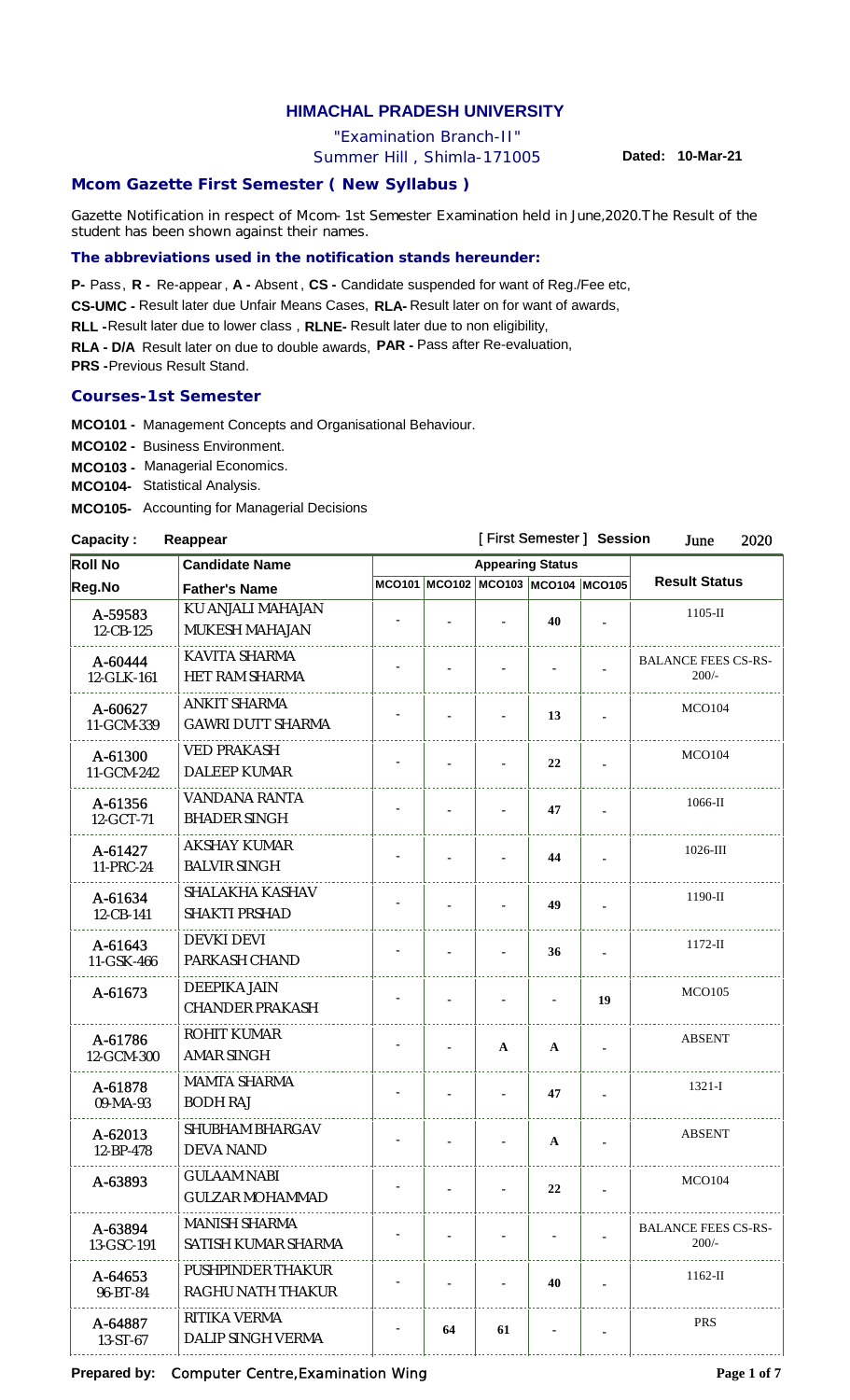| <b>Capacity:</b>      | Reappear                                     |    | [First Semester] Session | 2020<br>June                       |              |                |                                        |  |
|-----------------------|----------------------------------------------|----|--------------------------|------------------------------------|--------------|----------------|----------------------------------------|--|
| <b>Roll No</b>        | <b>Candidate Name</b>                        |    |                          | <b>Appearing Status</b>            |              |                |                                        |  |
| Reg.No                | <b>Father's Name</b>                         |    |                          | MCO101 MCO102 MCO103 MCO104 MCO105 |              |                | <b>Result Status</b>                   |  |
| A-64937<br>13-GNR-65  | AMRITA KUMARI<br><b>BHADAR SINGH</b>         |    |                          |                                    | 40           | $\blacksquare$ | 270                                    |  |
| A-65070<br>13-SL-80   | <b>TAMANNA DHONSI</b><br>PREM SINGH          |    |                          |                                    | $\mathbf{A}$ | $\blacksquare$ | <b>ABSENT</b>                          |  |
| A-65097<br>11-UN-663  | <b>DEEPIKA</b><br>NARESH KUMAR               |    |                          | 29                                 |              |                | <b>MCO104</b>                          |  |
| A-65144<br>13-GLK-447 | KANCHAN GILL<br>HARBANS KUMAR GILL           |    |                          |                                    | 38           |                | 213                                    |  |
| A-65418<br>08-WSP-634 | <b>AKUL CHAND</b><br><b>HARBANS SINGH</b>    |    |                          |                                    |              |                | <b>CORRECTION FEES CS-</b><br>RS-600/- |  |
| A-65419<br>08-JDC-222 | <b>SURINDER PAUL</b><br>PRITAM CHAND         |    | 62                       |                                    | $\mathbf{A}$ |                | <b>MCO104</b>                          |  |
| A-65810<br>11-MA-1148 | <b>CHANDRESH KUMARI</b><br>PADAM SINGH       |    |                          |                                    | $\mathbf{A}$ |                | <b>ABSENT</b>                          |  |
| A-65812<br>13-PS-21   | MEET SINGH<br>PURAN SINGH                    |    |                          |                                    | 16           | $\blacksquare$ | <b>MCO104</b>                          |  |
| A-65818<br>13-PS-18   | MOHAMMED SHADAB<br>MOHAMMED ASHRAF           |    |                          |                                    | 29           |                | <b>MCO104</b>                          |  |
| A-65827<br>13-GDN-553 | RADHA KANCHAN<br><b>KAUR CHAND</b>           |    |                          |                                    | 64           |                | $1352-I$                               |  |
| A-65838<br>13-GB-53   | SHASHI SHARMA<br><b>ISHWAR DASS</b>          |    |                          |                                    | 50           | $\blacksquare$ | $1100-H$                               |  |
| A-66201<br>14-CBC-257 | <b>LAVLEET KUMAR</b><br>NARESH KUMAR         | 57 | 80                       | 56                                 | 61           |                | <b>PRS</b>                             |  |
| A-66402<br>10-KL-293  | ROHIT KUMAR<br>JAI LAL                       |    |                          |                                    | 10           |                | <b>MCO104</b>                          |  |
| A-66416<br>13-GHK-246 | <b>SATYA DEVI</b><br><b>RAM SINGH</b>        |    |                          |                                    | 24           | $\blacksquare$ | MCO <sub>104</sub>                     |  |
| A-66460<br>14-GHK-265 | DIMPAL KUMAR<br><b>NESU RAM</b>              |    |                          |                                    | 16           | ×              | MCO <sub>104</sub>                     |  |
| A-66622<br>10-MA-1360 | <b>REKHA DEVI</b><br><b>SHIV RAM</b>         | 26 |                          |                                    |              |                | <b>PRS</b>                             |  |
| A-67031<br>14-GCJ-20  | RAVI CHANDEL<br><b>GOPAL SINGH</b>           |    |                          |                                    | 21           | $\blacksquare$ | <b>MCO104</b>                          |  |
| A-67245<br>10-GDN-549 | MUKESH DHIMAN<br>SUBHASH CHAND               |    | 65                       |                                    |              |                | 1316-I                                 |  |
| A-67352<br>14-CB-784  | HIMANSHU KUMAR<br><b>RATTAN CHAND</b>        |    |                          |                                    |              |                | <b>BALANCE FEES CS-RS-</b><br>$45/-$   |  |
| A-67368               | <b>ANURADHA</b><br><b>MADAN</b>              |    |                          |                                    | 24           |                | <b>MCO104</b>                          |  |
| A-67545<br>10-NB-303  | PUSHPA DEVI<br><b>RAJ KUMAR</b>              |    |                          |                                    | 53           |                | $1058$ -II                             |  |
| A-67566<br>14-AN-68   | <b>MANEESHA DEVI</b><br><b>KARNAIL SINGH</b> |    |                          |                                    |              |                | LATE FEES CS-RS-1200/-                 |  |
| A-67608<br>13-DCK-707 | RISHAV PATHANIA<br><b>SHIV DEV SINGH</b>     |    |                          |                                    |              |                | <b>BALANCE FEES CS-RS-</b><br>$200/-$  |  |
| A-67619<br>14-JDC-399 | <b>AKSHAY KUMAR</b><br>MOHINDER SINGH        |    |                          |                                    | 31           |                | <b>MCO104</b>                          |  |
| A-68213<br>14-GPS-17  | NIKHIL THAKUR<br><b>CHAMAN KANT THAKUR</b>   |    |                          |                                    | 45           |                | 276                                    |  |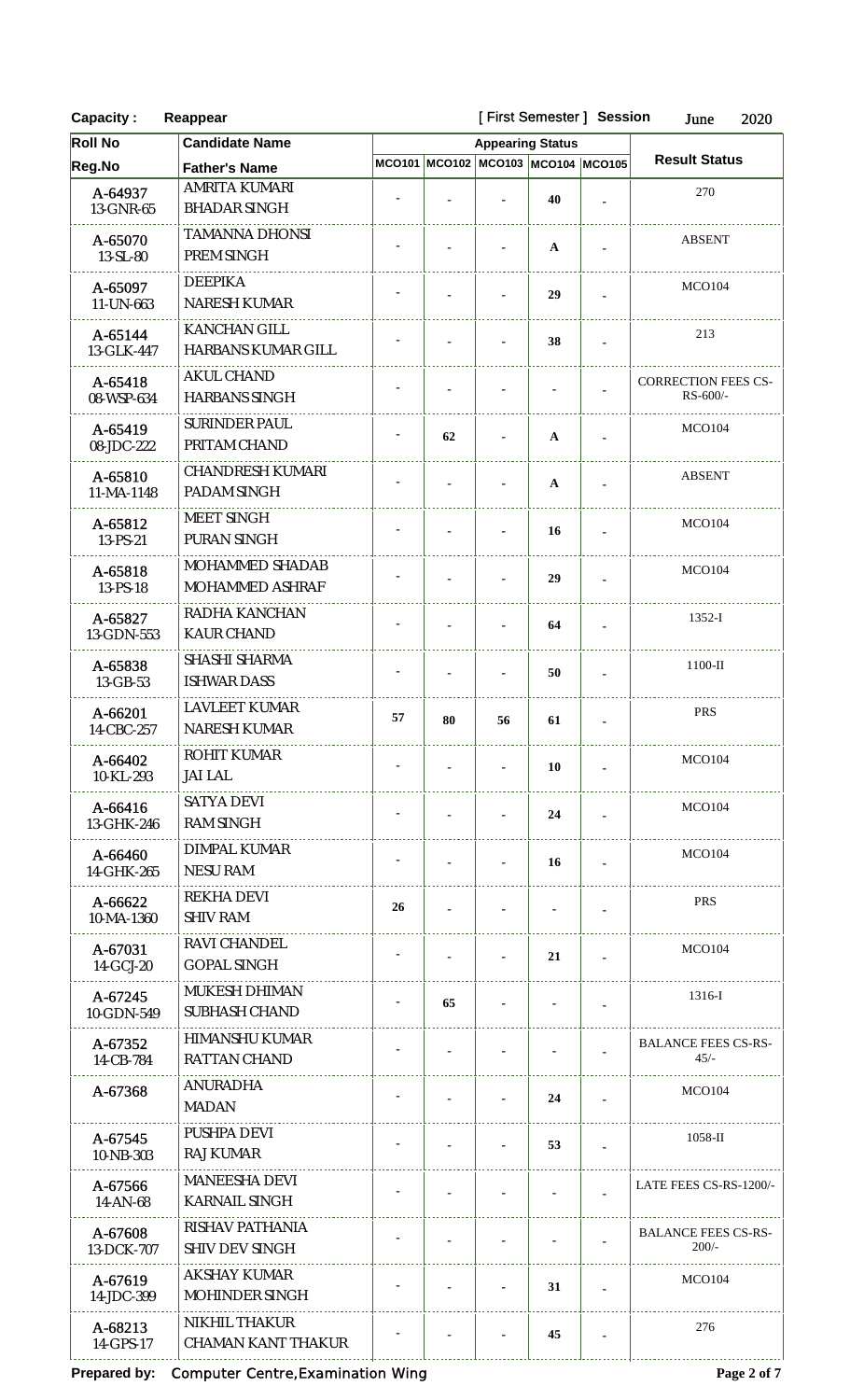| <b>Capacity:</b>       | Reappear                                     |              |    |                                    | [First Semester] Session |                            | June<br>2020                          |  |
|------------------------|----------------------------------------------|--------------|----|------------------------------------|--------------------------|----------------------------|---------------------------------------|--|
| <b>Roll No</b>         | <b>Candidate Name</b>                        |              |    | <b>Appearing Status</b>            |                          |                            |                                       |  |
| Reg.No                 | <b>Father's Name</b>                         |              |    | MCO101 MCO102 MCO103 MCO104 MCO105 |                          |                            | <b>Result Status</b>                  |  |
| A-68232<br>14-AK-245   | <b>GAURAV SHARMA</b><br><b>VASU DEV</b>      |              |    |                                    | 24                       |                            | MCO104                                |  |
| A-68276<br>14-GSU-54   | ROHIT KAUSHEK<br>NARESH KUMAR                |              |    |                                    | 36                       | $\blacksquare$             | $1173$ -II                            |  |
| A-68649<br>13-PRC-101  | <b>ASTHA</b><br><b>SURESH KUMAR</b>          |              |    |                                    | 40                       | $\blacksquare$             | $1114$ -II                            |  |
| A-69055<br>17-CC-MC-50 | ARUN SHARMA<br><b>RAJ KUMAR</b>              |              |    |                                    | 38                       |                            | 222                                   |  |
| A-69084<br>12-BDU-121  | MUNISHA KUMARI<br><b>SURESH KUMAR</b>        |              | 76 | 45                                 | 58                       | $\mathbf{A}$               | <b>MCO105</b>                         |  |
| A-69246<br>14-SL-665   | CHIRAG MATTOO<br><b>BALWINDER KUMAR MATT</b> |              |    |                                    |                          |                            | <b>BALANCE FEES CS-RS-</b><br>$200/-$ |  |
| A-69331<br>03-GLK-101  | KARUNA SHARMA<br><b>RAM SWROOP</b>           |              | 67 |                                    | 58                       | 54                         | 285                                   |  |
| A-69411<br>12-SBBA-26  | ROHIT PATIAL<br>RAJINDER KUMAR               |              |    |                                    | 38                       | $\blacksquare$             | $1063$ -II                            |  |
| A-69565<br>11-UN-562   | SAKSHI SHARMA<br>RAKESH KUMAR                |              |    | 23                                 | 21                       |                            | MCO103, MCO104                        |  |
| A-69584<br>12-BDU-116  | PRINCE KUMAR<br><b>LAKSHMAN DASS</b>         |              |    | $\mathbf A$                        |                          | ä,                         | <b>ABSENT</b>                         |  |
| A-69905<br>13-GCRP-42  | <b>NAGESH</b><br><b>NOYA RAM</b>             |              |    |                                    |                          |                            | LATE FEES CS-RS-1200/-                |  |
| A-70224<br>14-CBC-480  | <b>SUBHAM THAKUR</b><br>RAVI DUTT            | $\mathbf{A}$ |    |                                    |                          |                            | <b>ABSENT</b>                         |  |
| A-70240<br>12-GLK-65   | PRIYANKA<br>PREM SINGH                       |              |    |                                    | 38                       |                            | $1140-II$                             |  |
| A-70242<br>14-JDC-304  | <b>MADHU BALA</b><br><b>TILAK RAJ</b>        |              |    |                                    | 27                       |                            | MCO104                                |  |
| A-70244<br>12-AK-189   | <b>RESHMA VERMA</b><br><b>MOHAN LAL</b>      |              |    |                                    | 39                       |                            | $1260-I$                              |  |
| A-70246                | RITA KUMARI<br><b>MELA RAM</b>               |              |    |                                    | 38                       |                            | $1106$ -II                            |  |
| A-70247<br>17-CC-MC-87 | MEENAKSHI SHARMA<br>RAJENDER KUMAR SHARMA    |              |    |                                    | 36                       | $1123-H$<br>$\overline{a}$ |                                       |  |
| A-70250<br>14-GCT-334  | <b>BABLI</b><br><b>LAL CHAND</b>             |              |    |                                    | 38                       |                            | $1201 - H$                            |  |
| A-70254<br>13-AK-268   | DIKSHA THAKUR<br><b>SURAT SINGH</b>          |              |    |                                    | 39                       |                            | $1097 - H$                            |  |
| A-70258<br>13-CBC-198  | <b>SHIVANI THAKUR</b><br>DEVENDER THAKUR     |              |    |                                    | 19                       |                            | MCO104                                |  |
| A-70260<br>12-GLK-204  | <b>PROMILA</b><br><b>BABU RAM</b>            |              |    |                                    | 13                       |                            | MCO104                                |  |
| A-70262<br>14-GLK-1054 | ASHA<br><b>KUNDAN LAL</b>                    |              |    |                                    | 46                       |                            | $1260-I$                              |  |
| A-70265<br>14-GNM-16   | YASHODHA<br>OM CHAND                         | 31           |    |                                    | 36                       |                            | <b>MCO101</b>                         |  |
| A-70267<br>14-RP-1097  | <b>SUNITA KUMARI</b><br>DALIP KUMAR          |              |    |                                    |                          | 65                         | 309                                   |  |
| A-70272<br>14-AK-286   | <b>CHAMAN LAL</b><br><b>KRISHAN CHAND</b>    |              |    |                                    | 36                       |                            | $1153$ -II                            |  |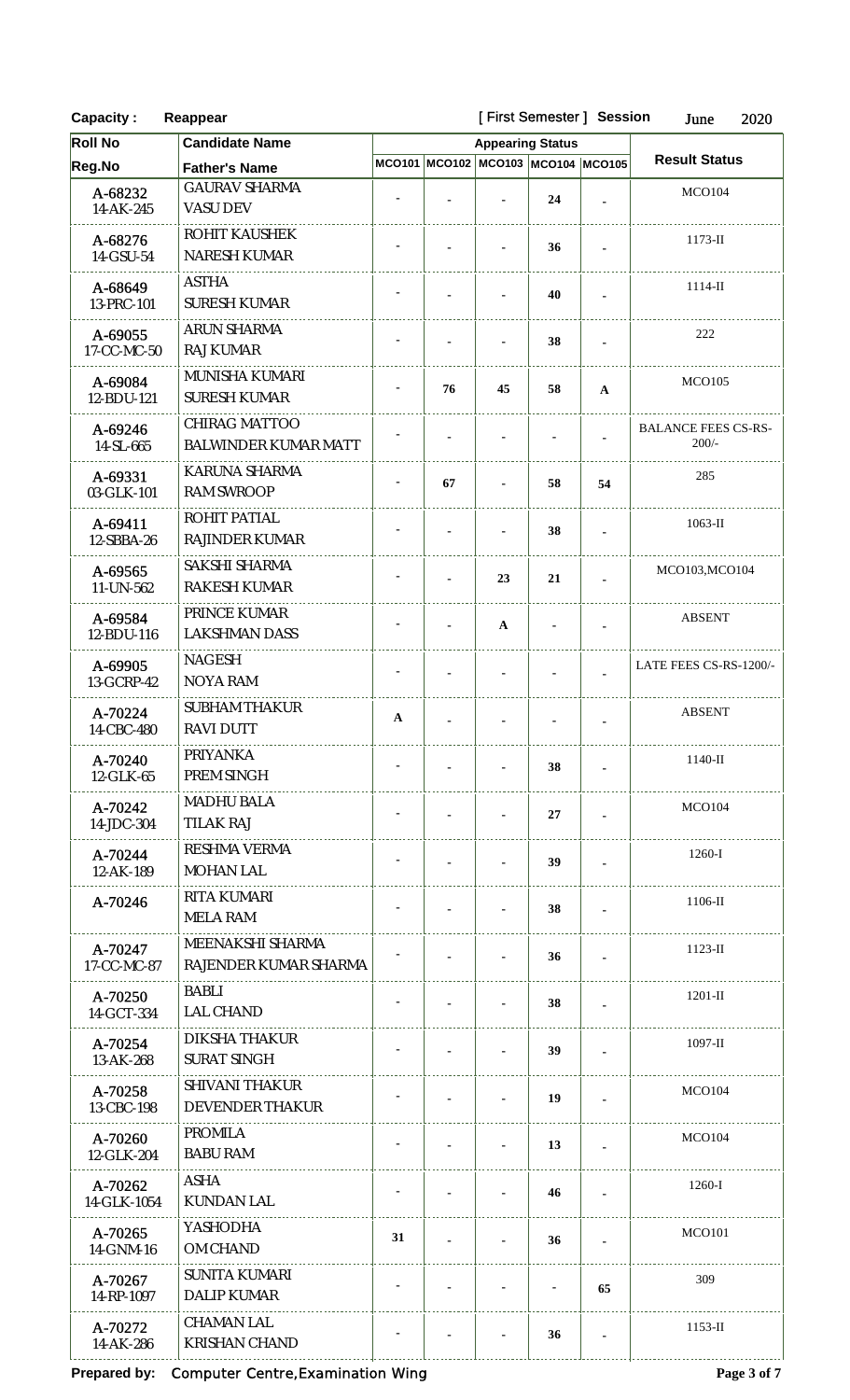| <b>Capacity:</b>      | Reappear                                     | [First Semester] Session | June<br>2020                       |              |                          |                        |  |
|-----------------------|----------------------------------------------|--------------------------|------------------------------------|--------------|--------------------------|------------------------|--|
| <b>Roll No</b>        | <b>Candidate Name</b>                        |                          | <b>Appearing Status</b>            |              |                          |                        |  |
| Reg.No                | <b>Father's Name</b>                         |                          | MCO101 MCO102 MCO103 MCO104 MCO105 |              |                          | <b>Result Status</b>   |  |
| A-70273<br>13-AK-316  | PARDEEP KUMAR<br><b>JEET RAM</b>             |                          |                                    | 29           |                          | <b>MCO104</b>          |  |
| A-70276<br>11-GK-104  | <b>KRISHAN LAL</b><br><b>HIMA RAM</b>        |                          |                                    | $\mathbf{A}$ |                          | <b>ABSENT</b>          |  |
| A-70282<br>14-GNM-06  | <b>VISHALI DEVI</b><br><b>JAI KRISHAN</b>    |                          |                                    | 26           | $\blacksquare$           | <b>MCO104</b>          |  |
| A-70283<br>13-RP-314  | DIKSHA KUMARI<br><b>AMIN CHAND</b>           |                          |                                    | 27           |                          | <b>MCO104</b>          |  |
| A-70287<br>14-RP-1161 | KUMARI DIVYA<br><b>NEK RAM</b>               |                          |                                    |              | 68                       | 286                    |  |
| A-70288<br>14-RP-1131 | <b>SUMAN MEHTA</b><br><b>HIMANT KUMAR</b>    |                          |                                    |              | 65                       | 281                    |  |
| A-70289<br>14-RP-1129 | <b>MANISHA</b><br>PAWAN KUMAR                |                          |                                    |              | 75                       | 313                    |  |
| A-70290<br>13-GS-528  | PRABHA DEVI<br><b>INDER DASS</b>             |                          |                                    | 79           | $\blacksquare$           | $1325 - I$             |  |
| A-70407<br>14-GDC-203 | <b>SUSHMA DEVI</b><br><b>HEM RAJ</b>         |                          |                                    | 38           |                          | $1301-I$               |  |
| A-70411<br>14-GDN-593 | SAKSHI SHARMA<br><b>MADAN LAL</b>            |                          |                                    | 51           | $\overline{\phantom{a}}$ | 1206-II                |  |
| A-70413<br>14-JNR-810 | KANCHANA DEVI<br><b>JAGDISH CHAND</b>        |                          |                                    | 50           | $\blacksquare$           | $1125$ -II             |  |
| A-70414<br>15-NCE-02  | <b>HEERA DEVI</b><br>LOT RAM                 |                          | ٠                                  | 39           |                          | 1300-I                 |  |
| A-70415<br>13-BMA-80  | <b>KAJAL</b><br><b>HARISH KUMAR</b>          |                          |                                    | 39           |                          | $1142$ -II             |  |
| A-70416<br>13-JNR-029 | <b>VIKASH</b><br><b>BHUPENDER SINGH</b>      |                          |                                    | 50           | $\blacksquare$           | $1231 - H$             |  |
| A-70422<br>14-DP-130  | REETA<br>PREM SINGH                          |                          |                                    | 46           |                          | 1268-I                 |  |
| A-70423<br>$14-MA-66$ | <b>KALPNA DEVI</b><br><b>SUKH RAM</b>        |                          |                                    | 43           |                          | 1288-I                 |  |
| A-70425<br>13-GDCS-23 | <b>SEEMA DEVI</b><br><b>RAKESH KUMAR</b>     |                          |                                    | 60           |                          | 1328-I                 |  |
| A-70426<br>07-GK-313  | PRATAP SINGH<br><b>KALAM SINGH</b>           |                          |                                    | $\mathbf{A}$ |                          | <b>ABSENT</b>          |  |
| A-70427<br>13-ZSD-21  | AKSHIKA SHARMA<br><b>SUDESH SHARMA</b>       |                          |                                    |              |                          | LATE FEES CS-RS-1200/- |  |
| A-70428<br>13-BC-202  | <b>SAPNA KUMARI</b><br>MEHAR CHAND           |                          |                                    | $\mathbf{A}$ | $\blacksquare$           | <b>ABSENT</b>          |  |
| A-70431<br>12-SGN-53  | <b>BANDANA PARIHAR</b><br>KULDEEP SINGH      |                          |                                    | 56           |                          | $1290-I$               |  |
| A-70433<br>14-HM-890  | <b>RAJNI THAKUR</b><br><b>KULDEEP THAKUR</b> |                          |                                    | 40           |                          | $1237 - H$             |  |
| A-70436<br>14-MA-33   | <b>REENA DEVI</b><br><b>JAGDISH CHAND</b>    |                          |                                    | 40           |                          | $1269-I$               |  |
| A-70449<br>14-GDN-596 | <b>SUNITA DEVI</b><br><b>RAJ KUMAR</b>       |                          |                                    | 40           |                          | $1132-H$               |  |
| A-70452<br>14-KL-34   | NITIN JAMWAL<br><b>VIJAY KUMAR</b>           | 28                       |                                    | 36           |                          | <b>MCO101</b>          |  |

 $\mathbb{R}^n$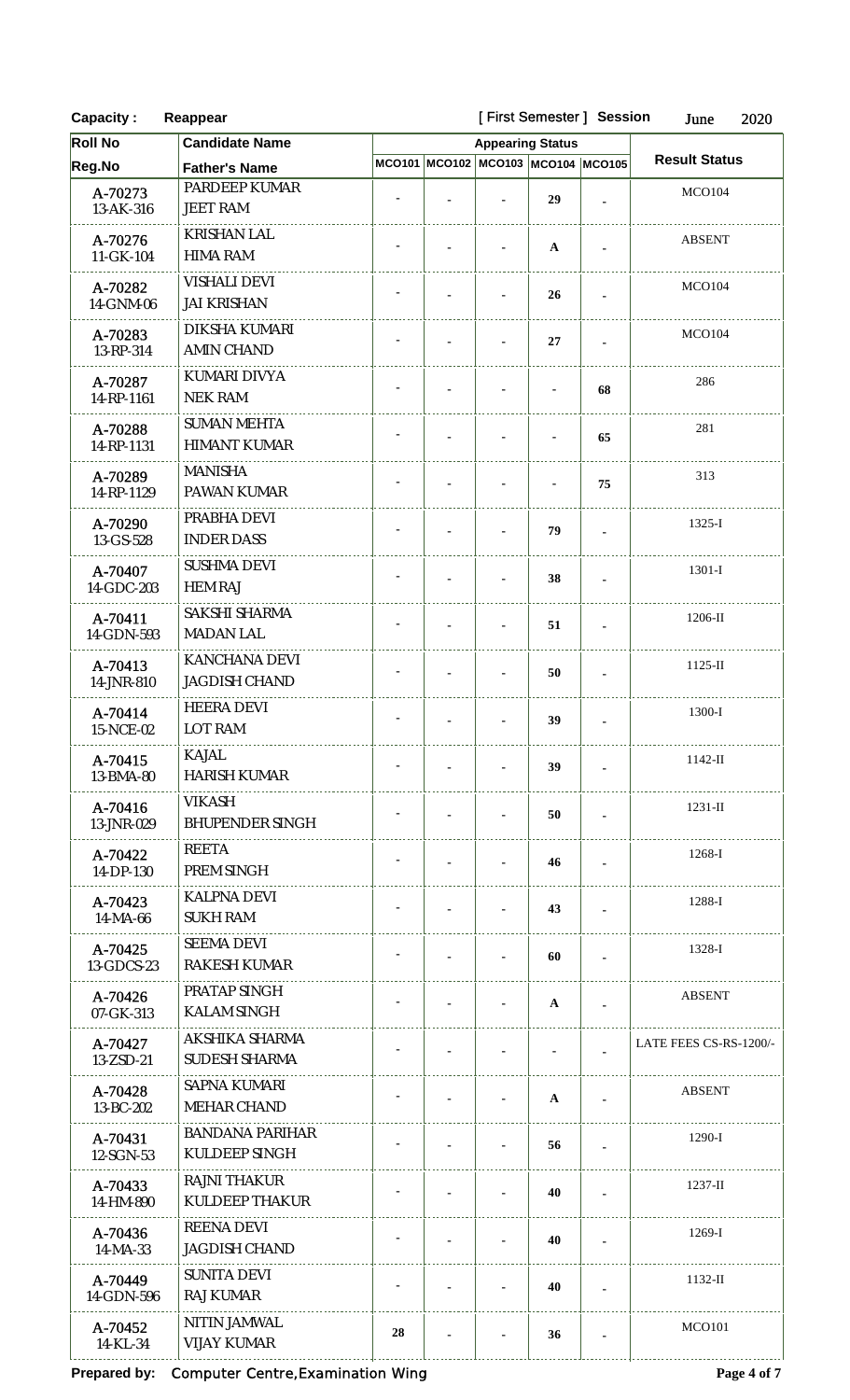| <b>Capacity:</b>      | [First Semester] Session<br>Reappear |                         |  |                |                                    |                |                                       |  |
|-----------------------|--------------------------------------|-------------------------|--|----------------|------------------------------------|----------------|---------------------------------------|--|
| <b>Roll No</b>        | <b>Candidate Name</b>                | <b>Appearing Status</b> |  |                |                                    |                |                                       |  |
| Reg.No                | <b>Father's Name</b>                 |                         |  |                | MCO101 MCO102 MCO103 MCO104 MCO105 |                | <b>Result Status</b>                  |  |
| A-70501               | <b>ANITA DEVI</b>                    |                         |  |                | 45                                 |                | 265                                   |  |
| 14-AK-269             | <b>BALDEV</b>                        |                         |  |                |                                    |                |                                       |  |
| A-70502               | KUMARI DEEKSHA                       |                         |  |                | 34                                 |                | <b>MCO104</b>                         |  |
| 14-AK-294             | HIRA SINGH                           |                         |  |                |                                    |                |                                       |  |
| A-70503               | <b>SUSHEELA DEVI</b>                 |                         |  |                | 36                                 | $\blacksquare$ | $1050-II$                             |  |
| 12-SN-820             | TEJ BAHADUR THAPA                    |                         |  |                |                                    |                |                                       |  |
| A-70505               | <b>BHIM SINGH</b>                    |                         |  |                | 26                                 |                | <b>MCO104</b>                         |  |
| 14-GSU-94             | <b>RAM SAWROOP</b>                   |                         |  |                |                                    |                |                                       |  |
| A-70507               | <b>URMILA</b><br><b>ROOP RAM</b>     |                         |  |                | 54                                 | $\blacksquare$ | $1285-I$                              |  |
| 14-SN-524             |                                      |                         |  |                |                                    |                |                                       |  |
| A-70509<br>14-SN-555  | <b>NEHA</b><br><b>RANJEET</b>        |                         |  |                | 46                                 | $\blacksquare$ | $1301-I$                              |  |
|                       | <b>SUNANDA</b>                       |                         |  |                |                                    |                |                                       |  |
| A-70510               | YASHWINDER SINGH                     |                         |  |                |                                    |                | LATE FEES CS-RS-1200/-                |  |
|                       | DEEPAK CHAUDHARY                     |                         |  |                |                                    |                |                                       |  |
| A-70512<br>10-SN-1049 | <b>RAJ KUMAR</b>                     |                         |  |                |                                    |                | <b>BALANCE FEES CS-RS-</b><br>$200/-$ |  |
|                       | <b>SHALINI</b>                       |                         |  |                |                                    |                |                                       |  |
| A-70513<br>12-AK-184  | <b>SURESH CHAND</b>                  |                         |  |                | 36                                 | $\mathbf{r}$   | $1263-I$                              |  |
| A-70515               | <b>ATI BALA</b>                      |                         |  |                |                                    |                | $1327 - I$                            |  |
| 14-DC-484             | RAJINDER SINGH                       |                         |  |                | 58                                 |                |                                       |  |
| A-70526               | <b>KAVITA DEVI</b>                   |                         |  |                |                                    |                | $1263-I$                              |  |
| 14-GPL-404            | MILAP CHAND                          |                         |  |                | 58                                 | $\blacksquare$ |                                       |  |
| A-70527               | AKRITI SHARMA                        |                         |  |                |                                    |                | $1202-II$                             |  |
| 13-PRC-22             | DESH RAJ                             |                         |  | $\blacksquare$ | 63                                 | $\mathbf{r}$   |                                       |  |
| A-70528               | <b>MANISHA KUMARI</b>                |                         |  |                | 41                                 |                | $1236 - H$                            |  |
| 13-BN-41              | PRATAP SINGH                         |                         |  |                |                                    |                |                                       |  |
| A-70529               | <b>SUMAN DOGRA</b>                   |                         |  |                | 52                                 | $\blacksquare$ | $1206$ -II                            |  |
| 12-GST-254            | <b>KANCHNA DEVI</b>                  |                         |  |                |                                    |                |                                       |  |
| A-70530               | <b>SHIWANI</b>                       |                         |  |                | 64                                 |                | 1260-I                                |  |
| 14-PRC-52             | <b>BAKSHI RAM</b>                    |                         |  |                |                                    |                |                                       |  |
| A-70531               | <b>LATA DEVI</b>                     |                         |  |                | 50                                 |                | $1154$ -II                            |  |
| 14-BN-29              | PRITTAM CHAND                        |                         |  |                |                                    |                |                                       |  |
| A-70532<br>14-BN-72   | <b>MAMTA DEVI</b><br>NIRJAL KUMAR    |                         |  |                | 43                                 | ×.             | $1097 - H$                            |  |
|                       | <b>SHANU KATOCH</b>                  |                         |  |                |                                    |                |                                       |  |
| A-70537<br>14-SCVB-28 | NIRMAL CHAND                         |                         |  |                | 39                                 |                | 1180-II                               |  |
|                       | VANDNA CHAUDHARY                     |                         |  |                |                                    |                |                                       |  |
| A-70538<br>14-GPL-365 | PARTAP CHAND                         |                         |  |                | 45                                 |                | $1141 -$ II                           |  |
| A-70540               | <b>VEENA DEVI</b>                    |                         |  |                |                                    |                | $1334 - I$                            |  |
| 14-WSP-944            | DEV RAJ                              |                         |  |                | 44                                 | $\mathbf{r}$   |                                       |  |
| A-70543               | <b>AKANKSHA DEVI</b>                 |                         |  |                |                                    |                | 1330-I                                |  |
| 14-WSP-885            | NARENDER KUMAR                       |                         |  |                | 47                                 | $\blacksquare$ |                                       |  |
| A-70547               | <b>MANJIT SINGH</b>                  |                         |  |                |                                    |                | LATE FEES CS-RS-1200/-                |  |
| 14-WSP-866            | <b>KARTAR SINGH</b>                  |                         |  |                |                                    |                |                                       |  |
| A-70550               | ANKUSH RANA                          |                         |  |                | 44                                 |                | $1282 - I$                            |  |
| $12 - AN - 79$        | <b>JOGINDER SINGH</b>                |                         |  |                |                                    | $\mathbf{r}$   |                                       |  |
| A-70551               | <b>SHUBH LATA</b>                    |                         |  |                | 45                                 | $\blacksquare$ | $1179$ -II                            |  |
| 14-WSP-919            | ROSHAN LAL                           |                         |  |                |                                    |                |                                       |  |
| A-70552               | MADHU BALA                           |                         |  |                | 46                                 |                | $1269-I$                              |  |

14-GCT-390 RAM LAL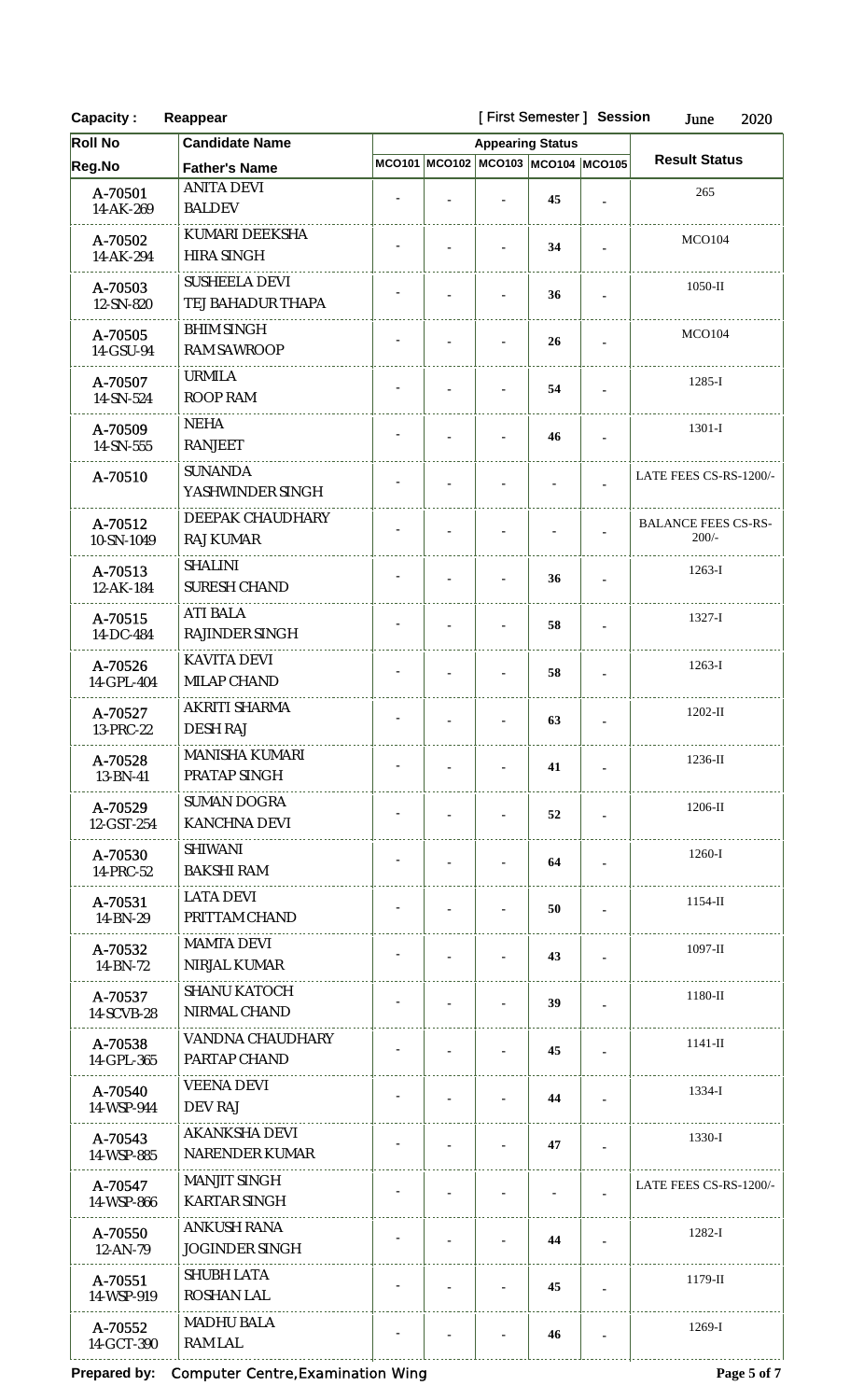| <b>Capacity:</b>        | Reappear                                      |  |                                    | [First Semester] Session |                | June<br>2020                         |  |
|-------------------------|-----------------------------------------------|--|------------------------------------|--------------------------|----------------|--------------------------------------|--|
| <b>Roll No</b>          | <b>Candidate Name</b>                         |  | <b>Appearing Status</b>            |                          |                |                                      |  |
| Reg.No                  | <b>Father's Name</b>                          |  | MCO101 MCO102 MCO103 MCO104 MCO105 |                          |                | <b>Result Status</b>                 |  |
| A-70554<br>14-GCT-371   | RITU DEVI<br>RAGHUBIR SINGH                   |  |                                    | 44                       |                | $1227 - H$                           |  |
| A-70556<br>12-WSP-381   | <b>ANIL KUMAR</b><br>ARJUN SINGH              |  |                                    | 36                       |                | $1093$ -II                           |  |
| A-70558<br>17-CC-MC-99  | <b>SAHIL KUMAR</b><br><b>BIAS DEV</b>         |  |                                    | 54                       |                | $1214$ -II                           |  |
| A-70565<br>14-PRC-44    | SAHIL SHARMA<br><b>SUNIL KUMAR</b>            |  |                                    |                          |                | <b>BALANCE FEES CS-RS-</b><br>1700/- |  |
| A-70566<br>10-BUN-32    | ABHILASH MAHAJAN<br><b>ANIL KUMAR MAHAJAN</b> |  |                                    |                          | 48             | 294                                  |  |
| A-70568<br>17-CC-MC-104 | <b>RANJEETA</b><br><b>TARSEM LAL</b>          |  |                                    | 46                       |                | 1220-II                              |  |
| A-70570<br>14-GPL-389   | <b>SUNNY KUMAR</b><br><b>DEVI SINGH</b>       |  |                                    | 45                       |                | $1156$ -II                           |  |
| A-70571<br>14-JDC-377   | PRIYA DHIMAN<br><b>TARSEM DHIMAN</b>          |  |                                    | 36                       |                | $1243$ -II                           |  |
| A-70574<br>$14$ -JDC-3  | POOJA KUMARI<br><b>RAJESH KUMAR</b>           |  |                                    | 36                       |                | 1098-II                              |  |
| A-70576<br>14-JDC-369   | <b>ANIL KUMAR</b><br><b>VIJAY KUMAR</b>       |  |                                    | 39                       |                | $1192 - H$                           |  |
| A-70584<br>14-JDC-308   | <b>KAVITA DEVI</b><br><b>TILAK RAJ</b>        |  |                                    | 45                       | $\blacksquare$ | 1304-I                               |  |
| A-70585<br>13-JDC-336   | SAPNA DEVI<br>SUBHASH CHAND                   |  | $\blacksquare$                     | 29                       |                | <b>MCO104</b>                        |  |
| A-70586<br>13-JDC-304   | <b>BINDIA</b><br>PRAKASH CHAND                |  |                                    | 56                       |                | 1298-I                               |  |
| A-70588<br>09-KD-233    | KULDEEP SINGH<br><b>DILBAG SINGH</b>          |  |                                    | 23                       | $\overline{a}$ | MCO104                               |  |
| A-70597<br>12-DCK-221   | RAMAN CHOUDHARY<br><b>HARBANS LAL</b>         |  |                                    | 44                       |                | $1220-H$                             |  |
| A-70599<br>12-DA-555    | RAKESH KUMAR<br>UTTAM CHAND                   |  |                                    | 53                       |                | $1023$ -III                          |  |
| A-70601<br>14-PGB-86    | <b>PANKAJ</b><br><b>SARWAN KUMAR</b>          |  |                                    | 40                       |                | $1146 - \text{II}$                   |  |
| A-70602<br>13-NB-201    | ANKUSH KUMAR<br>PAWAN KUMAR                   |  |                                    | 44                       |                | $1161$ -II                           |  |
| A-70603<br>17-CC-MC-85  | <b>SUJATA KAUNDA</b><br>SADANAND              |  |                                    |                          | 62             | 342                                  |  |
| A-70606<br>12-GCH-10    | PAWAN KUMAR<br><b>KRISHANO</b>                |  |                                    | A                        | $\mathbf{A}$   | <b>ABSENT</b>                        |  |
| A-70608<br>14-GSP-339   | SHIVANI CHOUDHARY<br>SUBHASH CHAND            |  |                                    | 46                       |                | $1177 - H$                           |  |
| A-70611<br>12-DA-586    | POOJA SHARMA<br><b>SURESH KUMAR</b>           |  |                                    | 54                       |                | $1146$ -II                           |  |
| A-70618<br>14-BP-96     | <b>SHIVANGI</b><br><b>RAJENDER KUMAR</b>      |  |                                    |                          | 65             | 330                                  |  |
| A-70619<br>14-GCJ-11    | NITIN KUMAR<br><b>GITA RAM</b>                |  |                                    |                          | 61             | 305                                  |  |
| A-70620<br>14-GW-827    | <b>AMAN KUMAR</b><br><b>RAM DASS</b>          |  |                                    | 38                       |                | 1184-II                              |  |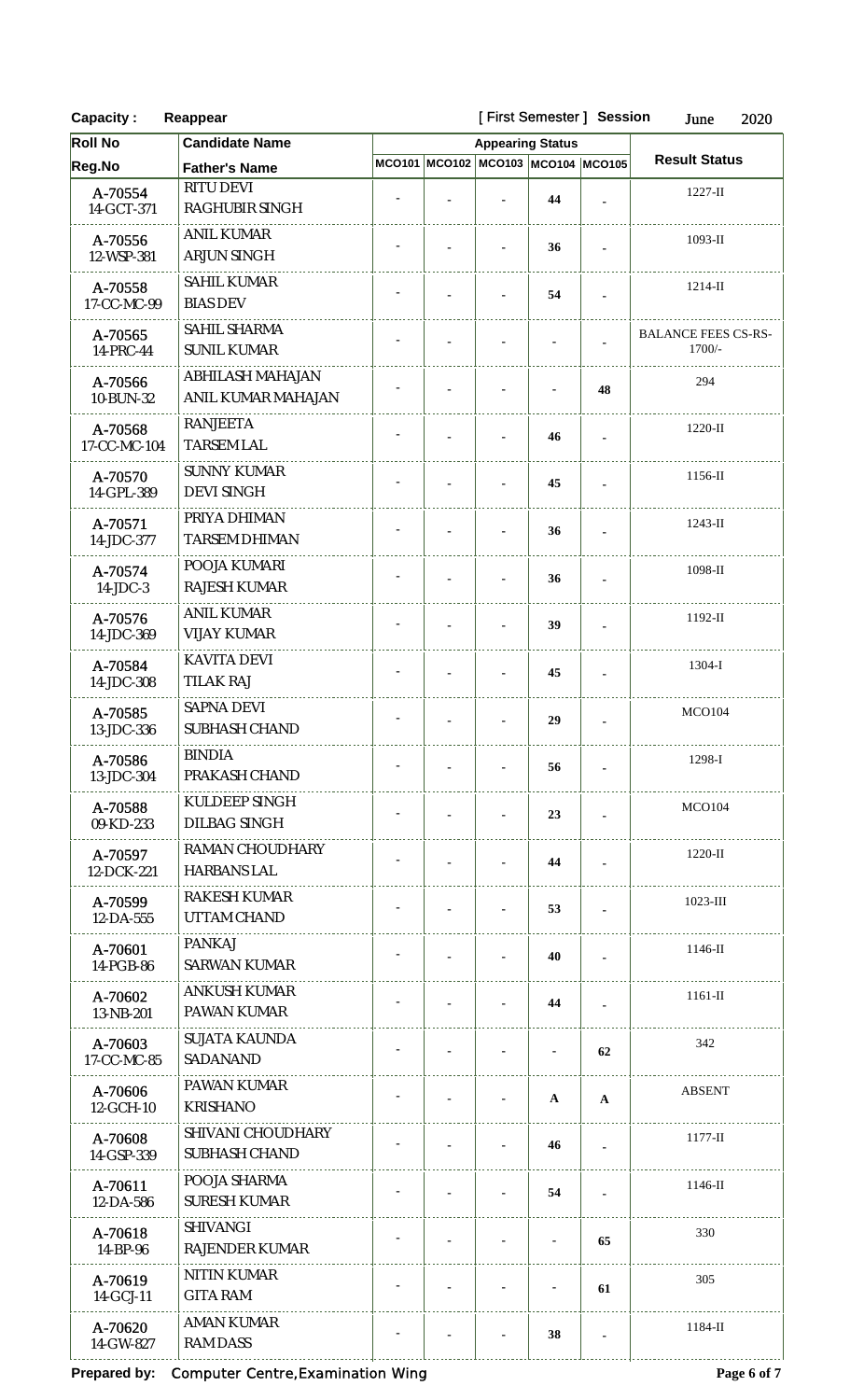| <b>Capacity:</b><br>Reappear |                                       |  |                         |                                    | [First Semester] Session | 2020<br>June |                      |  |
|------------------------------|---------------------------------------|--|-------------------------|------------------------------------|--------------------------|--------------|----------------------|--|
| <b>Roll No</b>               | <b>Candidate Name</b>                 |  | <b>Appearing Status</b> |                                    |                          |              |                      |  |
| Reg.No                       | <b>Father's Name</b>                  |  |                         | MCO101 MCO102 MCO103 MCO104 MCO105 |                          |              | <b>Result Status</b> |  |
| A-70621<br>14-RP-1097        | ROHIT SHARMA<br>ONKAR NATH            |  |                         |                                    |                          | 26           | <b>MCO105</b>        |  |
| A-70623<br>14-BP-17          | OM PRAKASH<br>SHAYAM LAL              |  |                         |                                    |                          | 38           | 247                  |  |
| A-70630<br>12-CB-161         | <b>GANESH</b><br>PARAS RAM            |  |                         |                                    | 40                       |              | $1155 - H$           |  |
| A-70631<br>14-CB-844         | <b>INDU BALA</b><br><b>BANSI DHAR</b> |  |                         |                                    | 40                       |              | $1138-H$             |  |
| A-70632<br>12-CB-142         | ANU DEVI<br>DHARM CHAND               |  |                         |                                    | 50                       |              | $1294-I$             |  |
| A-70641<br>11-CBC-1306       | <b>LUXMI DEVI</b><br><b>TILAK RAJ</b> |  | 65                      |                                    | 36                       |              | $1125-H$             |  |

# **-Sd-**

Deputy Registrar ( Exam-II ) H.P.University, Shimla-5. Controller of Examinations

#### **Copy to :-**

1. The Director,Icdeol, HP University, Shimla-5

2. The Concerned Branch Officer, HPU, Shimla-5

3. Spl PS to V.C.,C.O.E,Registrar HP University, Shimla-5

**-Sd-**

H.P.University, Shimla-5.

**Dated:Shimla-10-Mar-21**

**-Sd-**

#### Deputy Registrar ( Exam-II ) H.P.University, Shimla-5.